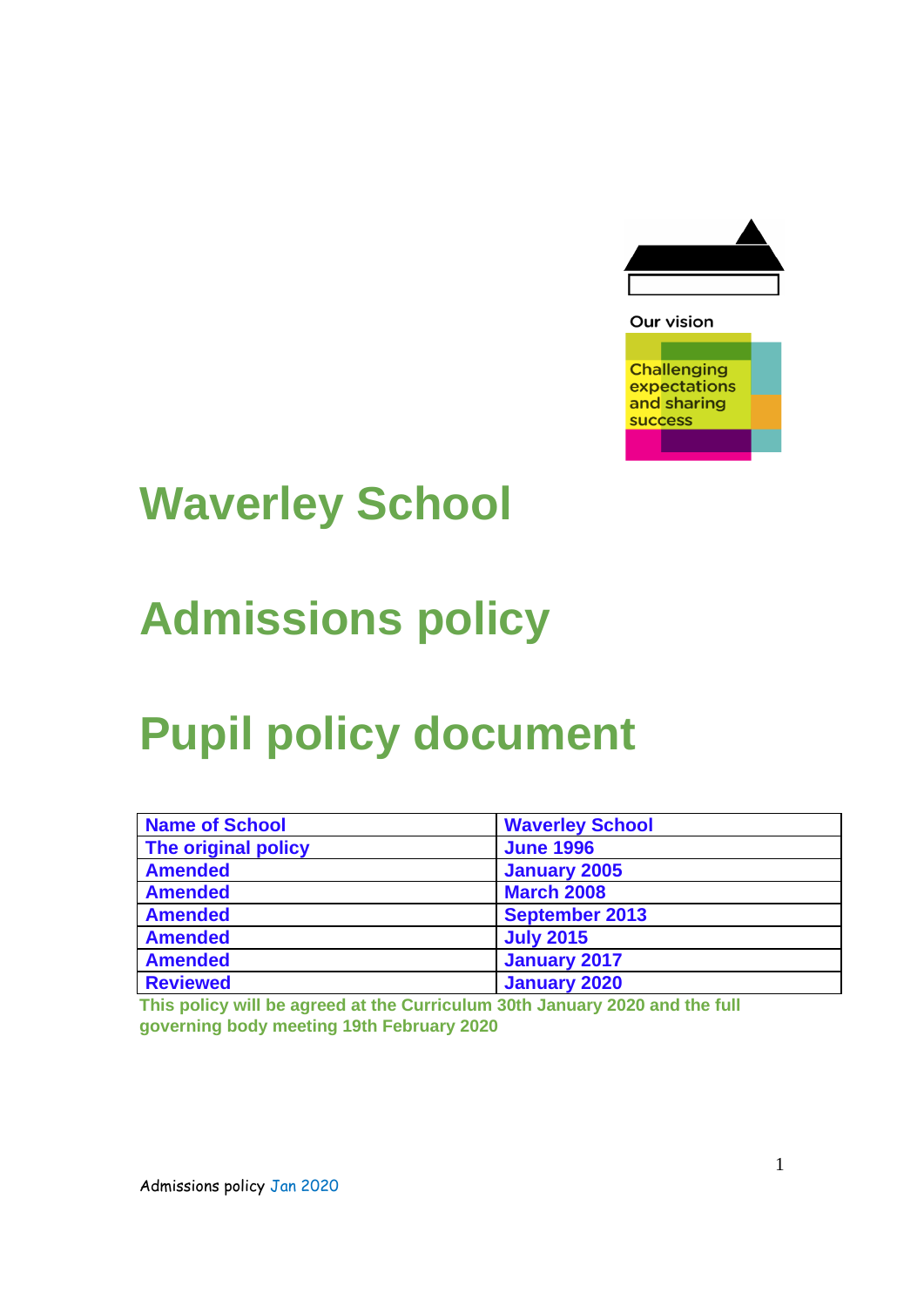| <b>Contents</b>                  |
|----------------------------------|
| <b>Introduction</b>              |
| <b>Admission criteria</b>        |
| <b>Working with parents</b>      |
| <b>Starting school procedure</b> |
| <b>Principles</b>                |
| <b>Procedures</b>                |

### **Admissions**

### **Introduction**

Waverley is a day school, which caters for pupils with severe, profound and multiple learning difficulties whose ages range from three to nineteen years old. Additional difficulties may include visual, hearing and physical impairments.

The school moved to purpose-built, single-storey premises in September 1991. It is divided by age into four departments: Primary 1, Primary 2, Secondary 3, Secondary who cater for needs of children aged 5 to 19. Children aged 3 to 5 are educated in our Pre-School in a purpose built provision offsite. Emphasis is always placed on the individual child and therefore the curriculum is pupil led.

The LA has admission principles and criteria for placement at a special school. Admission arrangements to Waverley Pre-school and Waverley School are agreed in conjunction with the LA procedure.

### **Admissions Criteria for Waverley**

At Waverley we will provide for:

- 1. Pupils whose cognitive abilities are severely or profoundly impaired.
- 2. Pupils whose cognitive abilities are severely impaired and have additional attendant problems: medical, epilepsy, physical, sensory, communication.
- 3. Short-term assessment placements when there is some doubt re. Cognitive impairment.

### **Admissions Process**

- 1. Referral by SEN Panel
- 2. Parents and their child to visit the school
- 3. Parents will feedback to SEN Services
- 4. Waverley School will feedback to SEN Panel
- 5. The SEN Panel will make the final educational placement decision based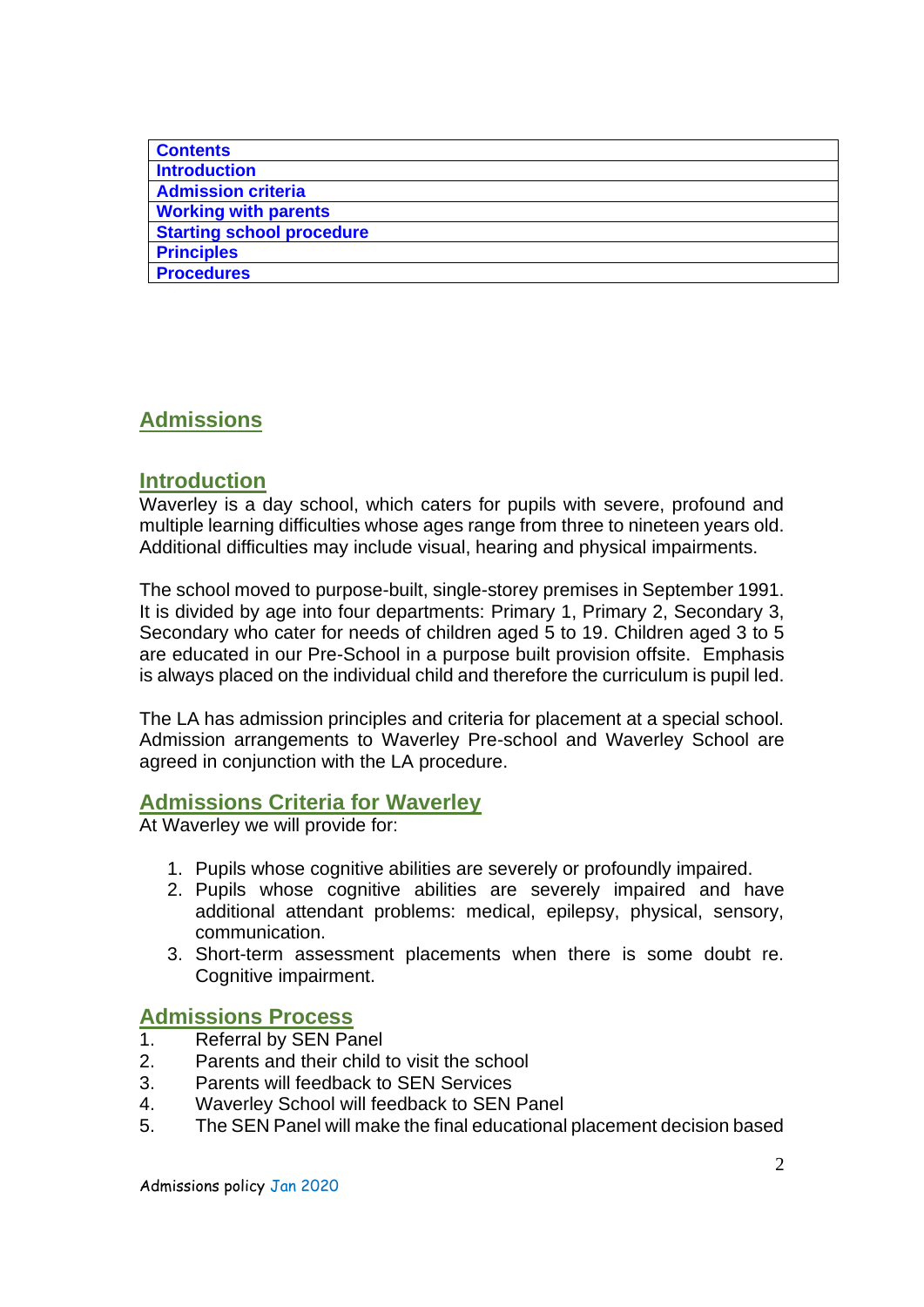on needs of the child and feedback from both parents and Waverley School.

To support the above needs we offer:

- A curriculum tailored to the needs of SLD/PMLD pupils.
- Small class groups, all with classroom support.
- High staff/pupil ratios.
- A full-time qualified nurse over two sites, a monthly visit from a paediatric consultant and a weekly dietetics clinic.
- Qualified support in physiotherapy, occupational therapy and speech therapy.
- A music therapist who works with specific pupils and groups
- Appropriate integration for pupils with SLD/PMLD pupils.
- Hearing Impaired and Visually Impaired (MSI) specialist visiting professionals.
- Curriculum, placements and progress reviewed annually, with parents.
- Purpose built facilities and resources.

When assessing appropriateness of placement, the following is noted:

- Cognitive ability
- Additional needs
- Compatibility with interests of other pupils.
- Effective use of resources e.g. staff expertise, ratio, can the school meet the pupil's needs.

Waverley is not appropriate for:

- Pupils whose primary problem is not severe or profound learning difficulties e.g., their primary need is physical, sensory, communication or medical.
- Pupils with a primary diagnosis of Autism.
- Pupils with severe challenging behaviours that are not associated with their learning difficulties.
- Pupils with severe challenging behaviours that would require additional staffing resources.

### **Working with Parents**

We believe that parents and school must work together in partnership to ensure that pupils' needs are met. Our philosophy is that parents know their children best, while we can offer expertise in the education of their child.

Opportunities for working with parents are available throughout their child's life at Waverley. These begin with the Starting School process (with a home visit) and continue with Coffee Mornings, Annual Reviews, support in classrooms etc. There is a Family Support Worker in school available to listen and support parents and families with a range of issues and to facilitate parent support groups.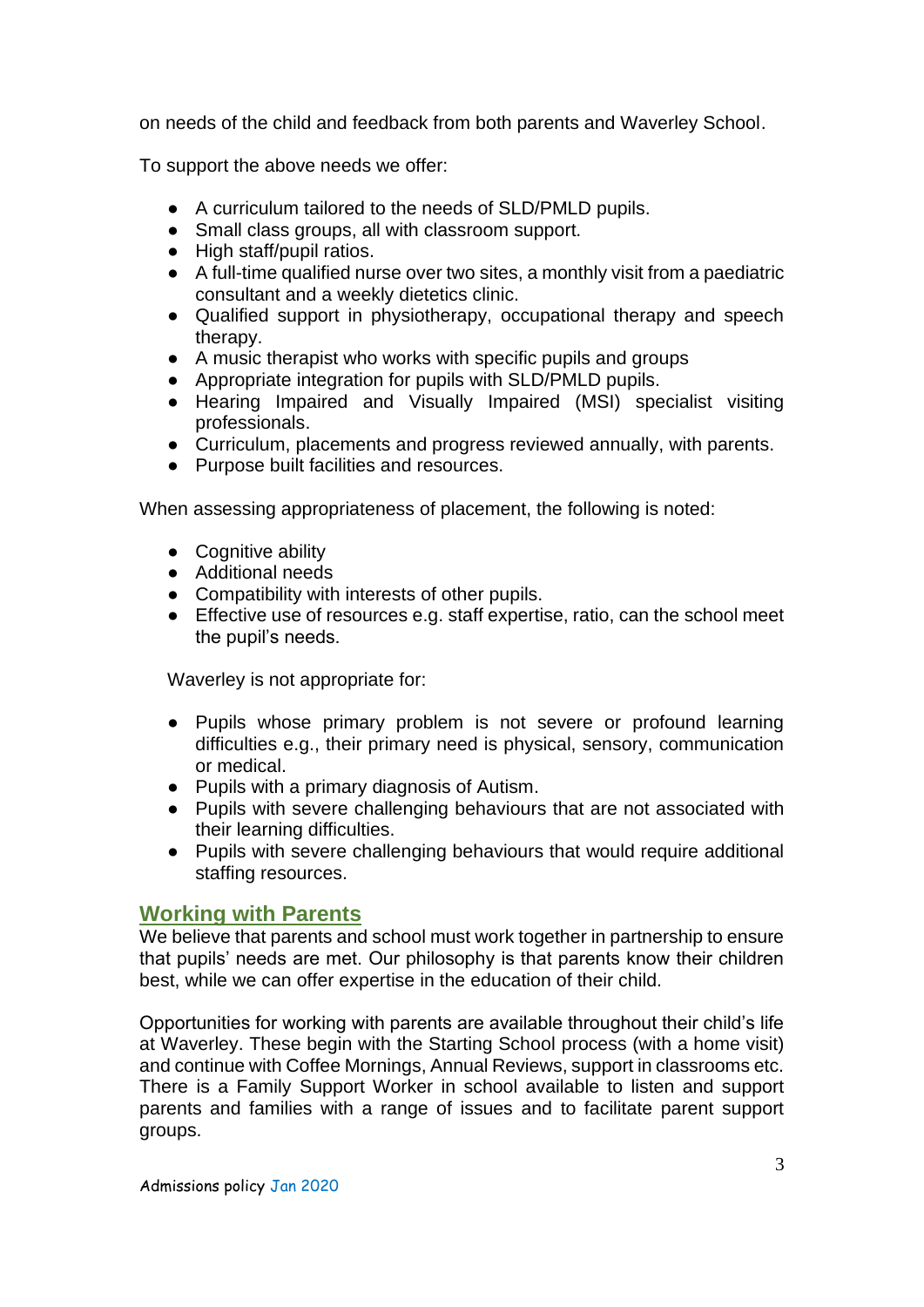### **Starting School Procedure**

Starting school or transferring to a new school is a big step for all children and parents, and even more so for any child who has been assessed as in need of a special educational provision.

#### **Principles**

We aim to:

- Provide an atmosphere of mutual respect that acknowledges the previous experience, knowledge and skills the child has, his/her parents and the school have between them.
- Enable parents to feel confident about separating from their children in a manner which suits their individual needs.
- Enable families to contribute information about their child, so that together we can plan and provide appropriate resources and experiences.
- Provide clear information on who has access and who contributes to the child's school records.
- Enable parents to have a clear understanding of the roles of all the adults involved with their child.
- Provide an environment that is warm and welcoming and flexible to the needs of all children (and their parents) starting Waverley School.
- Provide adults who are skilled in observing, assessing and developing children's abilities to communicate, interact, play, move, look after themselves and take control over their environment.

#### **Procedures**

Parents and pupils will have the opportunity to visit the class/department once a place has been allocated. Where appropriate a transition programme will be established.

The Head of Department will visit the family at home to answer any questions, plan visits into school, and provide an information pack containing details on term dates, transport (if applicable), support services, therapists and the Department Information Booklet.

All parents will be asked to complete the "Starting Waverley School Booklet" which will form the basis of the child's records in school.

Staff meet with a member of the senior leadership team who complete a starting school risk assessment. This assessment ensures the school has everything in place to meet the needs of the new pupil. A start date is agreed at this meeting.

A Starting School Meeting will take place in which school staff, therapists and nurses will discuss the information provided by parents in the Starting School Booklet. The meeting will take place before the child starts school.

When the child starts at Waverley, parents are welcome to stay and settle their